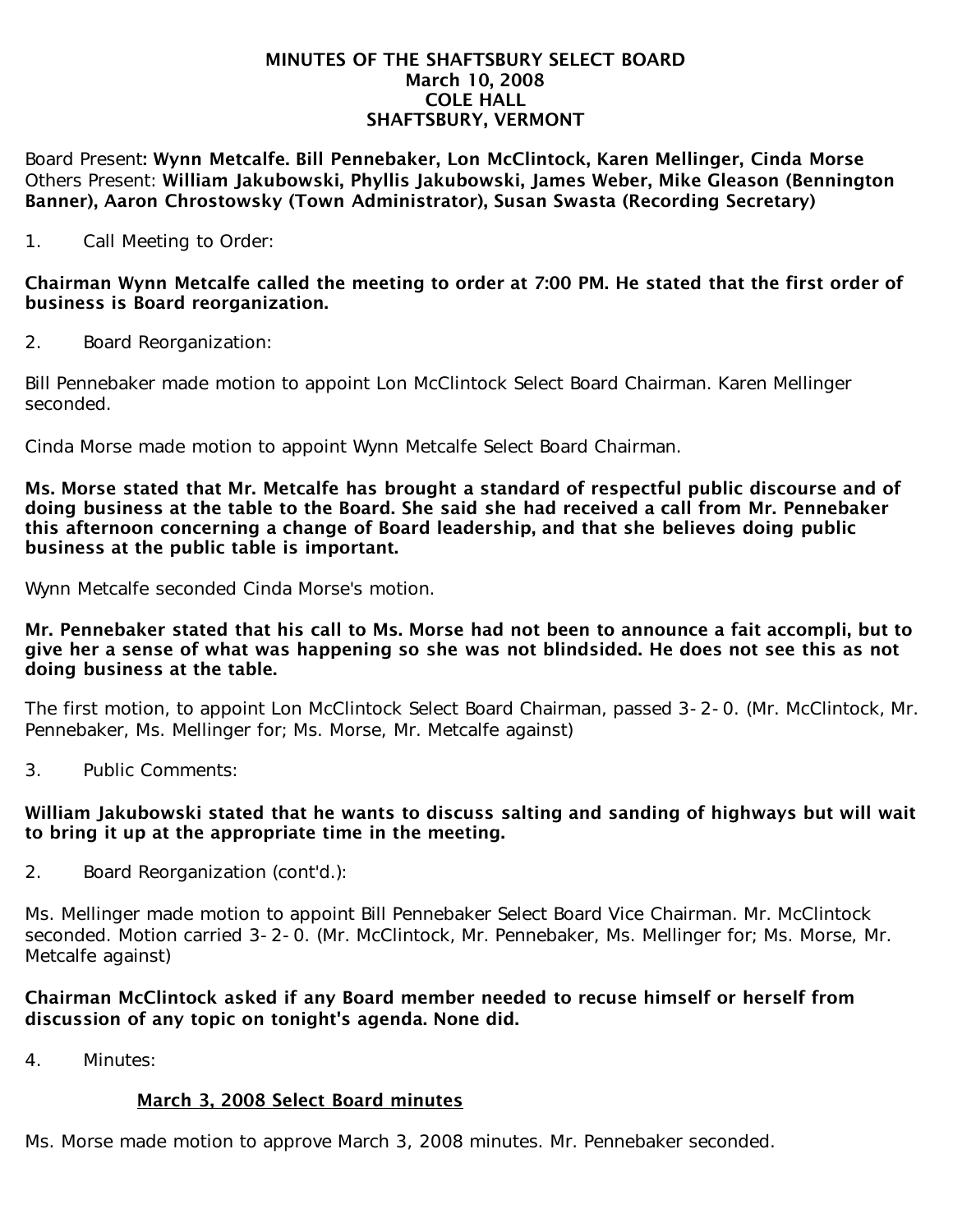Ms. Morse said that the minutes state that the discussion of cutting back highway department overtime until the end of the winter season will be followed up at the next meeting. She thought they had agreed to the cutback at the March 3 meeting. Chairman McClintock replied that they had agreed by consensus but had not voted on it.

The following correction to the March 3 minutes was requested:

*On page 2, under item 5B (Large High Definition Flat Panel Television for Fire Station), in second paragraph, third sentence, the comma after "*once" *is removed.*

Motion to approve March 3 minutes as amended carried 5-0-0.

Chairman McClintock will check to see if the February 18 and 25, 2008 minutes have been approved by the Board.

5. Warrants:

The following warrants were presented for approval:

 AP Warrant #40: \$ 35,938.53 (includes sand and gravel, fire department television) Payroll Warrant #36: \$ 7,849.52

Ms. Morse made motion to pay warrants. Ms. Mellinger seconded. Motion carried 5-0-0.

2. Board Reorganization (cont'd.):

Mr. Chrostowsky stated that as part of Board reorganization members should read and reapprove the Select Board Rules of Procedure. It was agreed to take this up next week. It was also agreed to continue meeting every Monday night, and to cancel meetings when there is not enough on the agenda to justify a meeting.

Mr. Pennebaker made motion to appoint Susan Swasta as Recording Secretary. Ms. Morse seconded. Motion carried 5-0-0.

6. Swap Shed:

Mr. Pennebaker distributed a Solid Waste Committee list of acceptable items for the proposed Swap Shed. He said this could be modified as they go along.

Mr. Pennebaker said that Lissa Stark of the Bennington County Regional Commission (BCRC) needs to get Board approval before the BCRC can move on this. Mr. Chrostowsky stated that they estimate about \$1000 for electrical work and \$1200 for shelving. He will meet with Gary Burgess tomorrow. The other work needed will be closing in the ends and adding doors and window. Volunteers might be able to help out.

Mr. Metcalfe asked where the money is coming from, and Mr. Pennebaker replied that it is from the TAM special environmental project funds. Ms. Morse asked if there will be a budget presented at some point, and Mr. Pennebaker replied that there will be.

Ms. Mellinger said that the Board needs to make a formal motion to authorize the BCRC to make a final presentation to the state. Ms. Morse and Mr. Metcalfe were not comfortable doing so without a budget. Chairman McClintock agreed there should be a budget and operating plan. After further discussion it was agreed that Mr. Chrostowsky will ask Ms. Stark what the BCRC administrative fee will be and pull together the pieces of information for next week's meeting.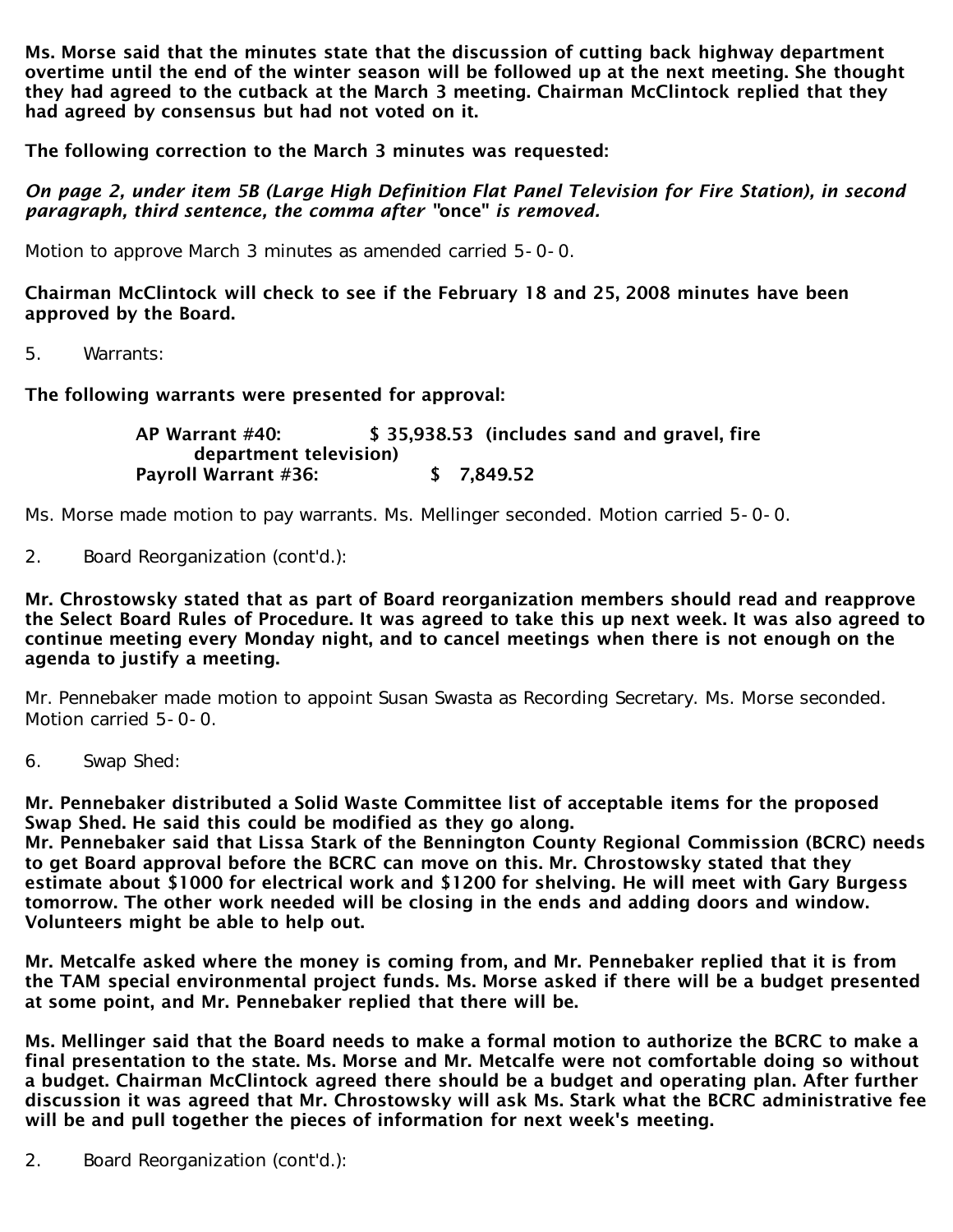Mr. Chrostowsky stated that they need to talk about the Liaison List. Mr. Metcalfe explained how the liaison process had developed and had been used in the past, and said there is no need to continue it if the Board does not want it.

After discussion, Chairman McClintock said that he thinks the liaison process makes a difference in implementing what the Board is trying to do, so he supports it. The Liaison List will be taken up next week. Mr. Chrostowsky said he had also put a list of last year's goals in Board members' packets, and it would be good to go over them for discussion.

7. Bridge Inspection Reports:

Mr. Chrostowsky said that each year the state looks at a couple of Town bridges. The report indicates that they are in good shape. He said that Road Foreman Ron Daniels has read the reports, and would like permission to reline one bridge channel with stone. Mr. Pennebaker asked which bridge channel needs work, but it was not clear from the report which one it is.

Chairman McClintock, Mr. Chrostowsky, and Mr. Daniels will discuss this on Wednesday. Chairman McClintock would like any work to be incorporated into the road plan. It will be on next week's agenda.

8. Other Business:

Ms. Morse asked if there has been an assessment of road damage from the storm, and whether the Town qualifies for any assistance. Mr. Chrostowsky replied that he has been out on the roads and taken pictures. There were some severe washouts. Most have been looked at by the road crew and some have already been fixed. He left a message with the VTrans district office and will show them the pictures.

James Weber stated that a section of Shaftsbury Hollow Road had been a river Saturday night and might qualify for state funding. Mr. Chrostowsky said that the graders had been out there and will be there again. Chairman McClintock said they will reprioritize that section of road as a safety hazard.

Mr. Jakubowski passed around pictures of erosion and other problems on Timber Trail Road. He said that he appreciates what the Highway Department does with a limited budget, but that the Town always cuts maintenance. Ditches, culverts, and overgrown brush and trees along roads are not taken care of.

Mr. Jakubowski said they may want to consider some engineering to deal with some of these issues, like the end of Myers Road. Mr. Chrostowsky said that the highway budget does have some money for professional services. Mr. Jakubowski said that they should look into getting a road roller, and Mr. Chrostowsky replied that one had been used in the past but he had heard it was not effective.

Chairman McClintock stated that Mr. Daniels had canceled an order of salt and had agreed to be careful about allocation of hours. He said that they need to look at other Town departments for savings as well. Mr. Metcalfe said that a discussion of the budget should be on next week's agenda.

Mr. Metcalfe reported that he had talked to Rick Mattison about a storage unit for the stuff on the Cole Hall balcony, and that it would be \$80 a month. He also said that the current Board meeting setup is terrible for TV, and that it may be possible for Gary Burgess to cut a V in the table, or for there to be a different setup.

Mr. Pennebaker stated that he had received a call from John Brown of Orbit Energy concerning